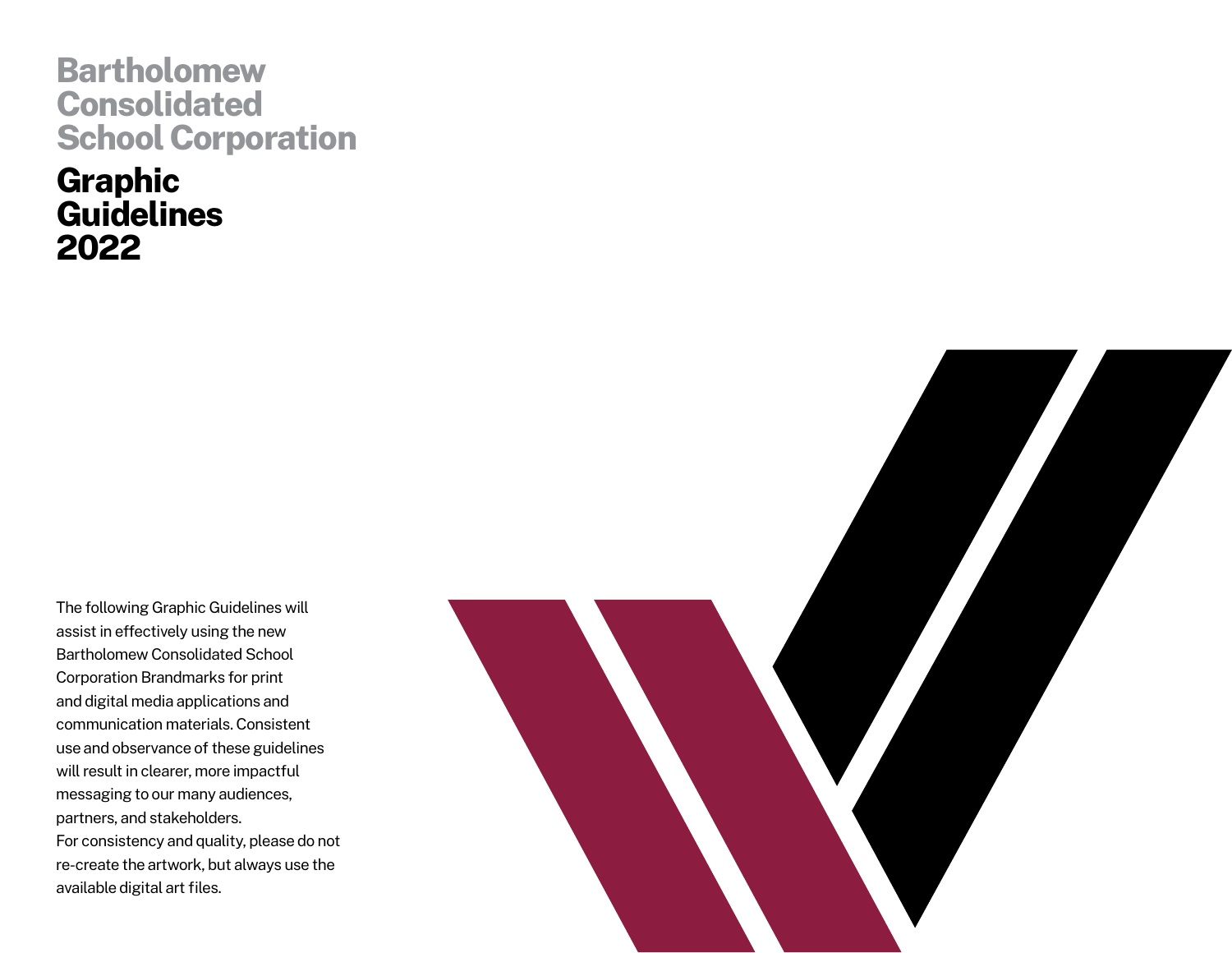### **The BCSC Strategic Plan Brandmark Signature**

The new BCSC Strategic Plan Brandmark is the design which visually represents the positive work of the recent strategic plan initiative. Below are descriptions of the three graphic elements that comprise the signature.

# **TOGETHER WE LEARN**

#### **Checkmark Icon**

The checkmark icon symbolizes positive choice in education. The four stripes represent Parents, Learners, Educators, and Community Partners.

### **BCSC Acronym**

A refreshed and modern typographic design of the Bartholomew Consolidated School Corporation acronym.

### **Strategic Statement** This descriptive statement is used to express the collaborative meaning and goals of the BCSC Strategic Plan.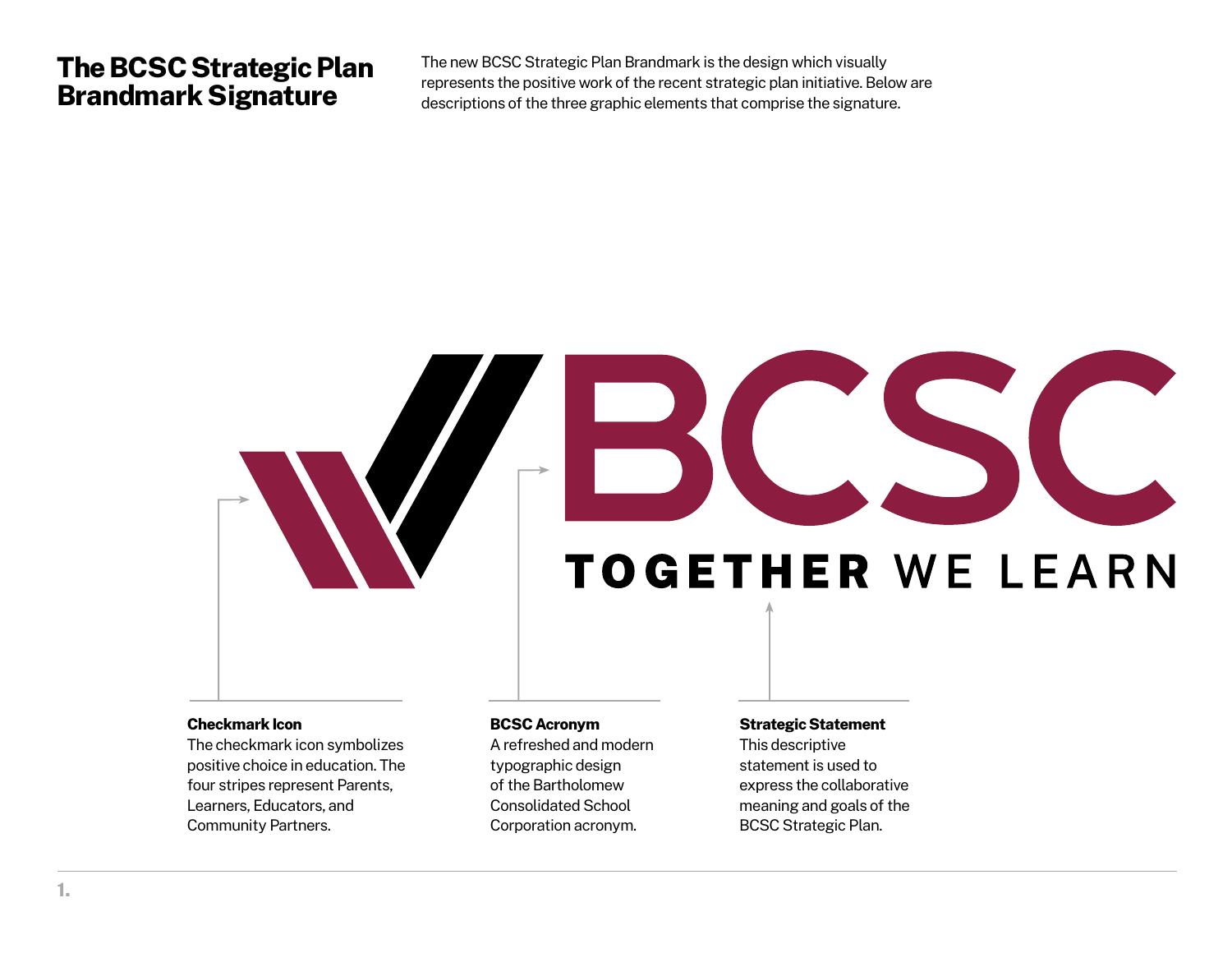# **The BCSC Brandmark Signature**

The BCSC Brandmark Signature is the updated design which is intended for use when only the acronym and identifyer are needed. Below are descriptions of the two graphic elements that comprise the signature.

# **Bartholomew Consolidated School Corporation**

### **BCSC Acronym**

A refreshed and modern typographic design of the Bartholomew Consolidated School Corporation acronym.

**Identifier Lines** These two lines simply describe and identify the School Corporation.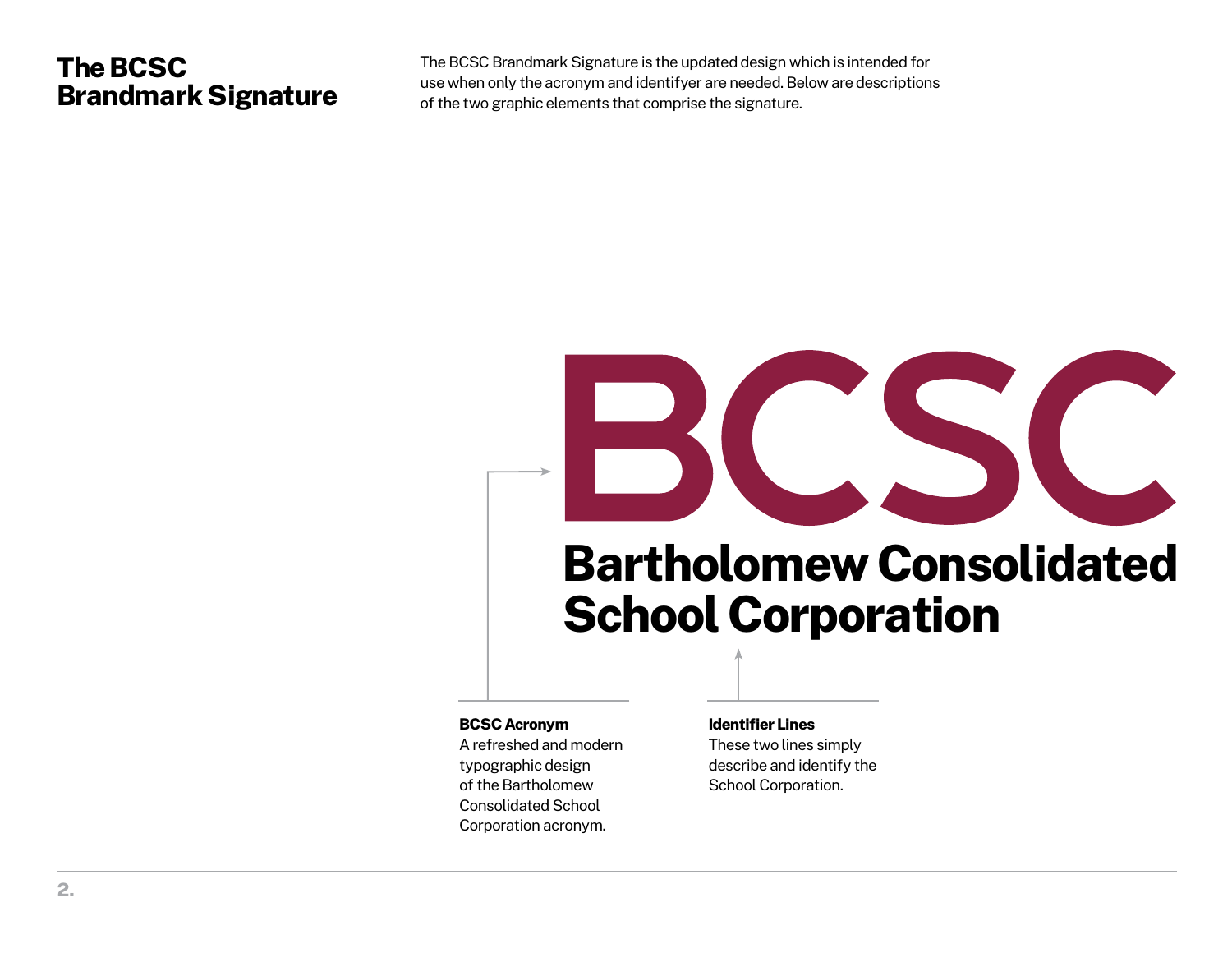# **Primary Colors and Alternative Backgrounds**



**Black** RGB: 34 / 34 / 34 C0 / M0 / Y0 / K100 Hex: #222222



**PMS® 208** RGB: 139 / 30 / 65 C33 / M98 / Y60 / K26 Hex: #861e41

The Brandmarks should always be reproduced in full color. When using offset printing, the approved PMS® spot and CMYK color specifics are listed below. When using in digital applications, RGB and Hex numbers are provided for reference.

**Two-Color Brandmark appearing on white background.**



**Two-Color Brandmark reversed out of Black background.**



**Single-color Brandmark reversed out of PMS 208 background.**

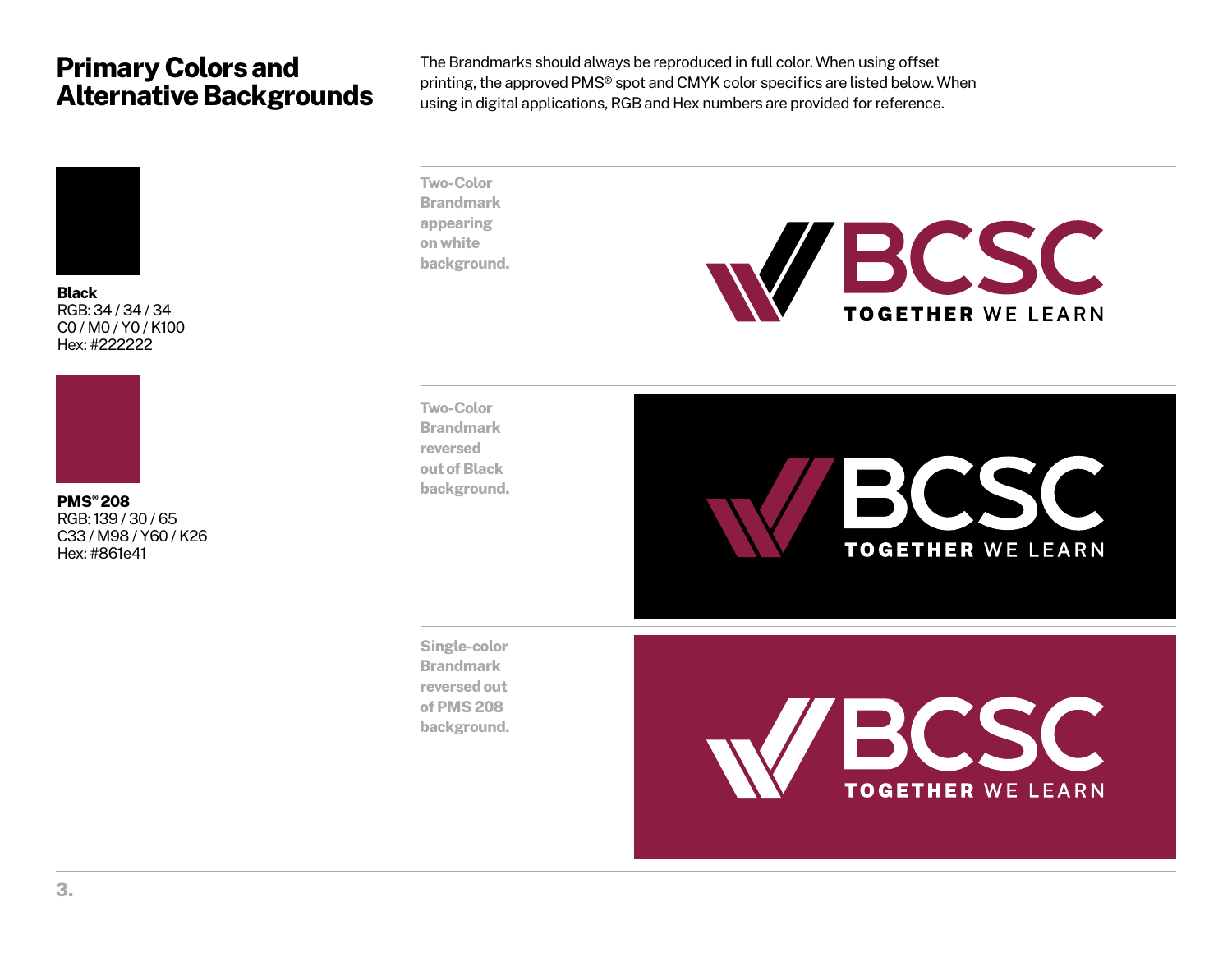# **Primary Colors and Alternative Backgrounds**



**Black** RGB: 34 / 34 / 34 C0 / M0 / Y0 / K100 Hex: #222222



**PMS® 208** RGB: 139 / 30 / 65 C33 / M98 / Y60 / K26 Hex: #861e41

The Brandmarks should always be reproduced in full color. When using offset printing, the approved PMS® spot and CMYK color specifics are listed below. When using in digital applications, RGB and Hex numbers are provided for reference.

**Two-Color Brandmark appearing on white background.**

BCSC **Bartholomew Consolidated School Corporation** 

**Two-Color Brandmark reversed out of Black background.**

**Bartholomew Consolidated School Corporation** 

**Single-color Brandmark reversed out of PMS 208 background.**

BCSC **Bartholomew Consolidated School Corporation**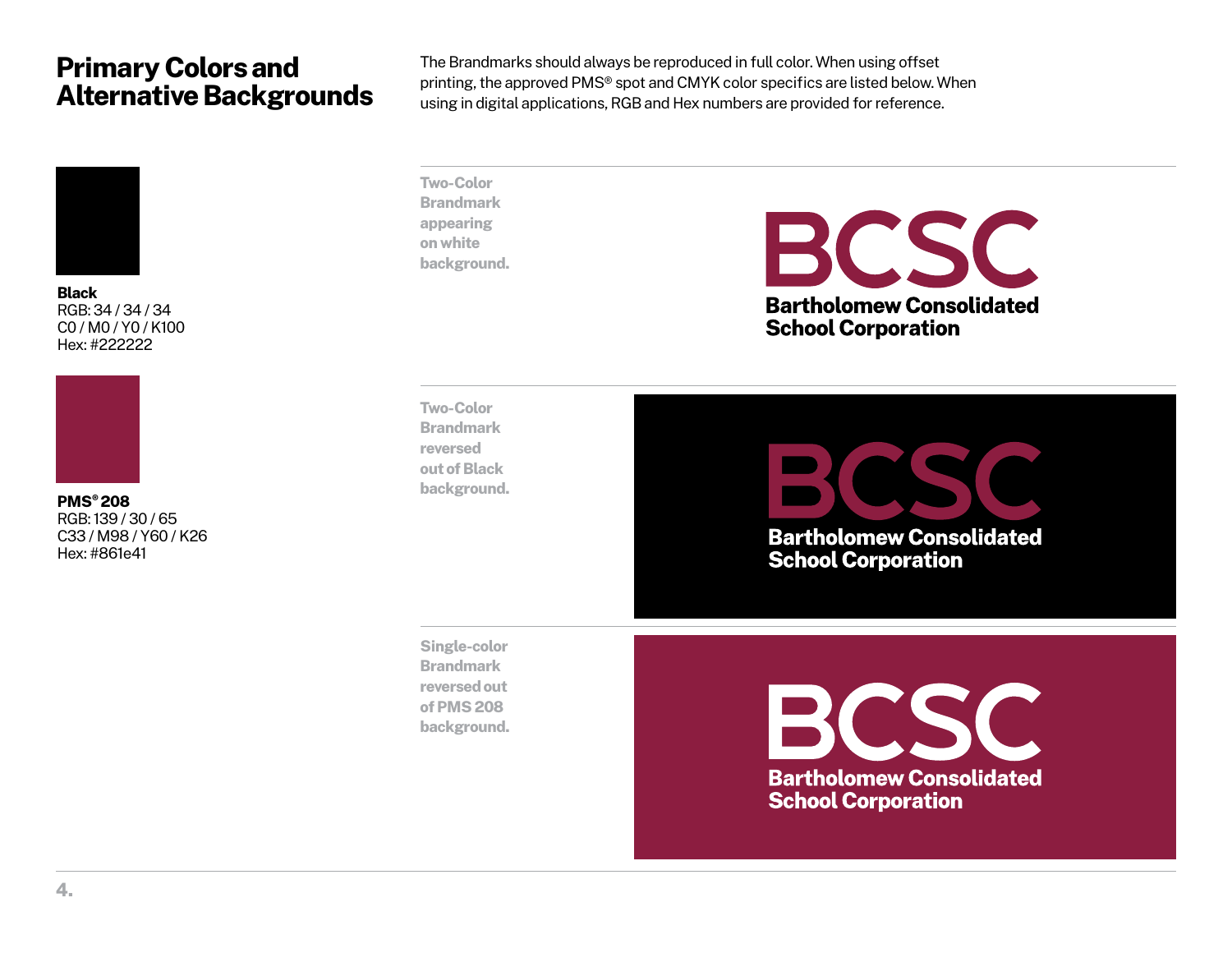# **BCSC Brandmarks Clear Area Spacing and Sizing**

For distinct visibility when either Brandmark is reproduced, there should be a minimum amount of clear area away from any other text, illustration, or photo elements around the Signature. The recommended minimum clear area (x) is equal to the height of the "eye" in the "B" typeform.



**BCSC Strategic Plan Clear Area**



### **Sizing and Limitations**

There are no limits on how large either Brandmark may be reproduced. But for best legibility, Brandmarks should not be reproduced smaller than 0.5" (48px) in overall height.



**Minimum 0.5"**



**Minimum 0.5"**